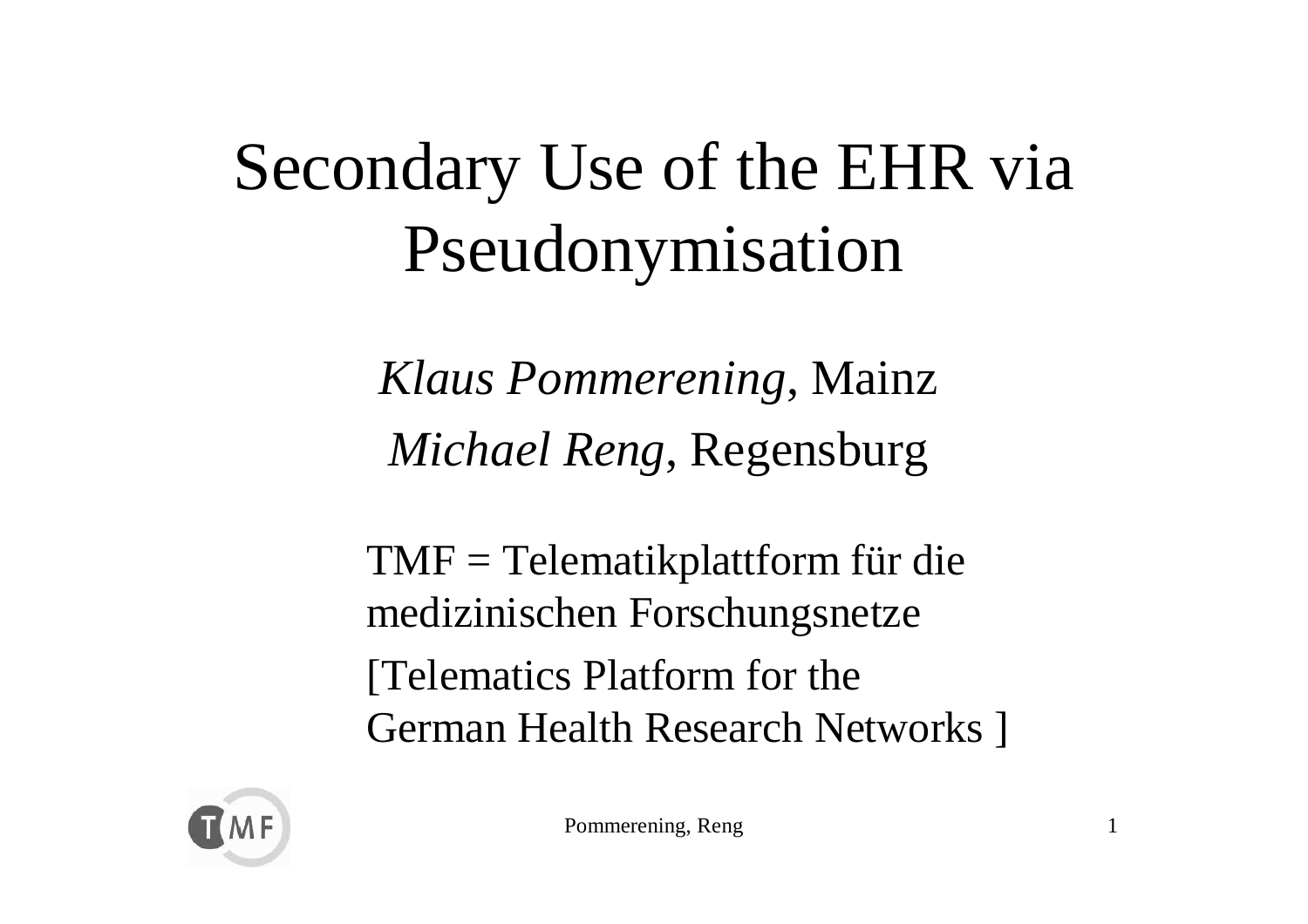#### Contents

#### **1. EHR and Pseudonyms**

- 2. 5 Scenarios for Secondary Use
- 3. Results
- 4. Discussion

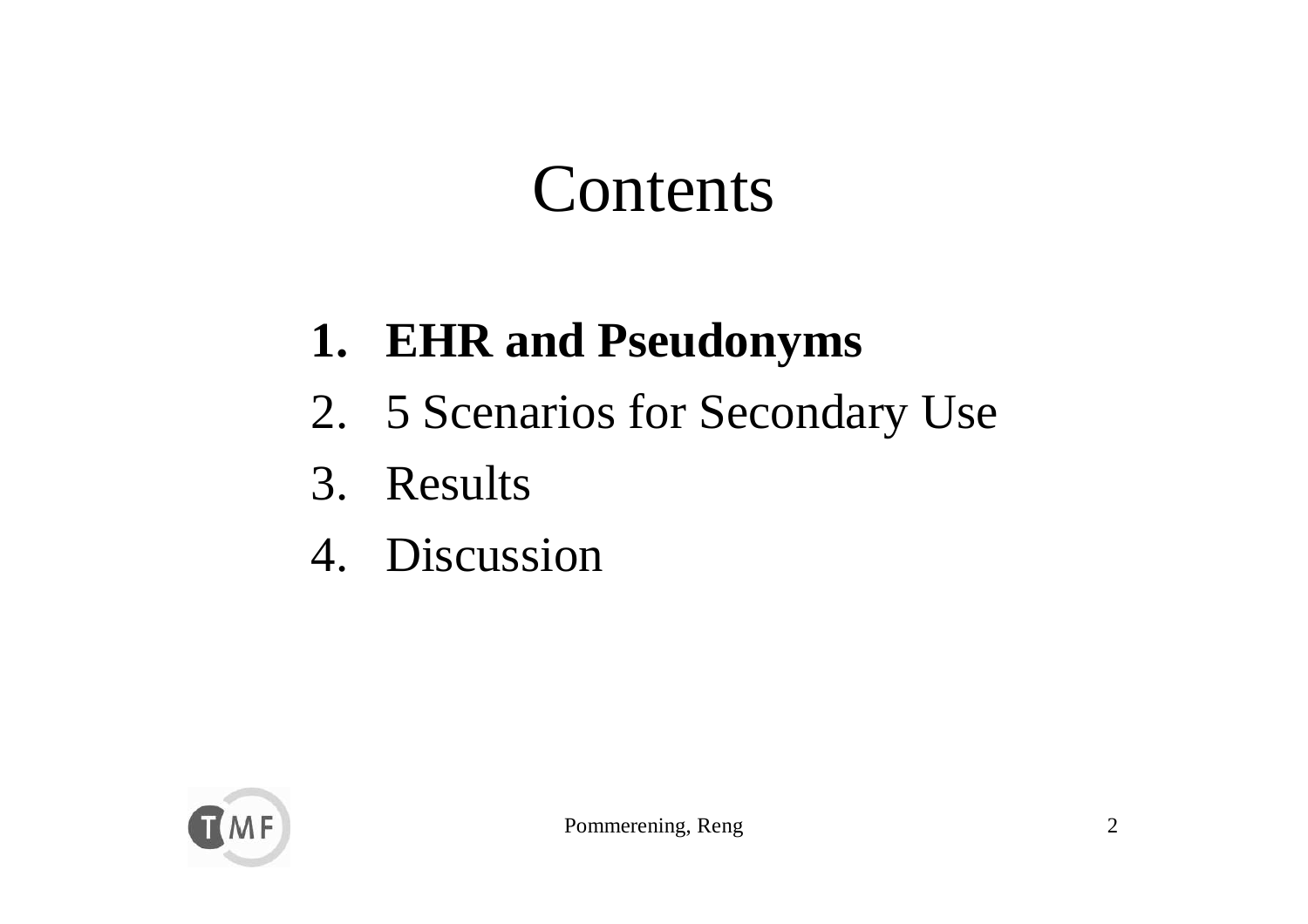#### Uses of the EHR

- Primary use: Treatment context.
- Secondary uses:
	- Disease specific clinical or epidemiological research projects,
	- Health care research, assessment of treatment quality, health economy.

Typical aspects of secondary uses:

- Outside of treatment context and professional discretion (of the treating physician),
- The identity of the patient doesn't matter.

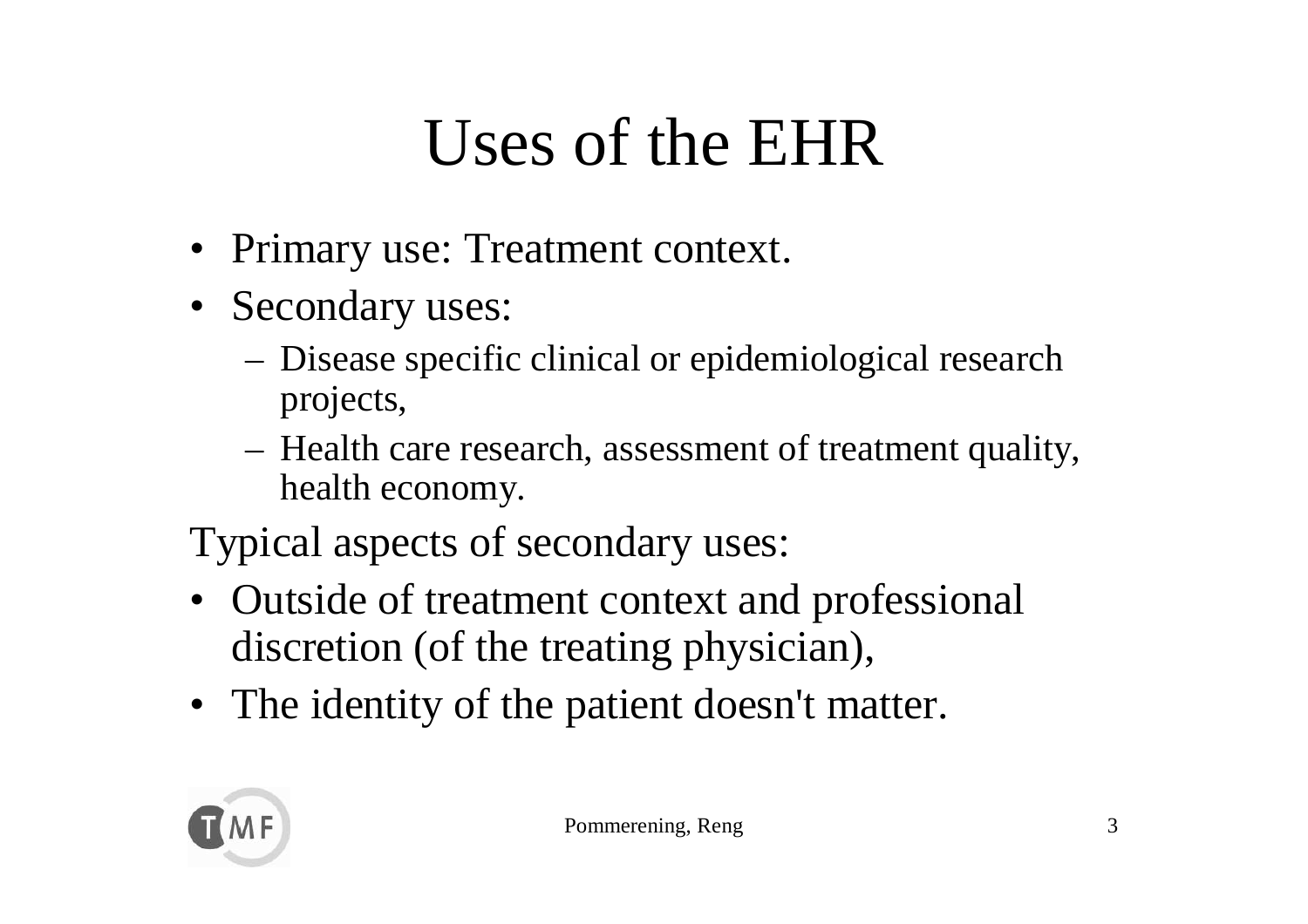### For secondary use of the EHR:

- Protect the identities of the patients.
- Anonymisation whereever possible. Drawbacks of anonymisation:
	- No association between data from distinct sources
	- ... or from distinct points of time.
	- –– No way back to the patient for feedback
	- ... or for recruiting suitable patients for a new research project.

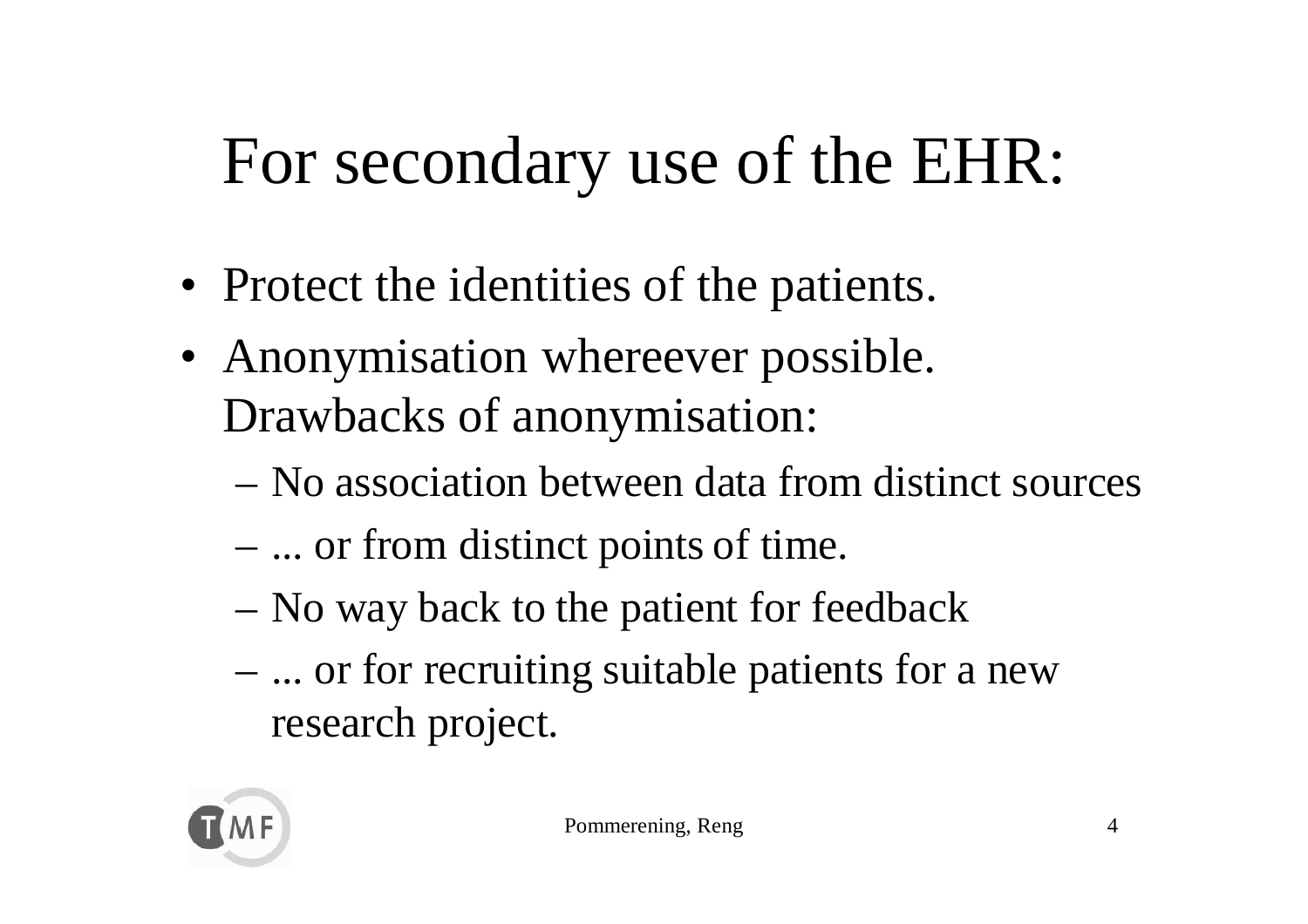### Pseudonyms

- The golden mean between anonymous data and identity (or identity revealing) data.
- Almost as good as anonymity, depending on context –
	- –one-way pseudonyms can't be reversed,
	- –– reversible pseudonyms allow re-identification of the individual.
		- Written informed consent necessary for reversibility!

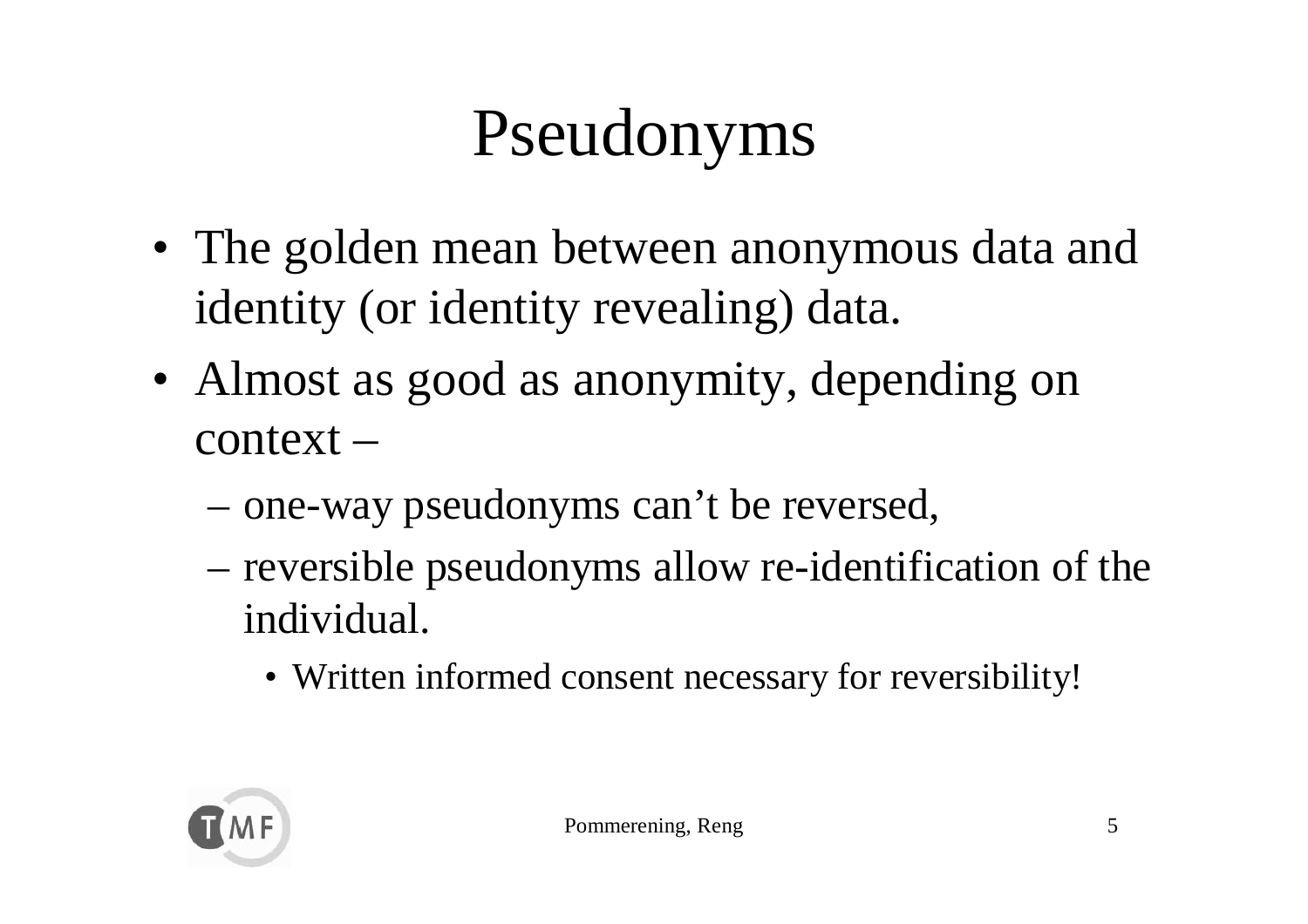# Basic Types of Pseudonyms

- Untraceable pseudonyms (Chaum ca 1980)
	- –Based on blind digital signature,
	- –Under control of owner,
	- **Links of the Common** – Not suited for secondary uses of the EHR.
- TTP-generated pseudonyms
	- – $-$  Trusted Third Party  $=$  »Vertrauensstelle« or »Datentreuhänder« (e. g. a notary).
	- –Example: Cancer registry (Michaelis/Pomm. 1993).

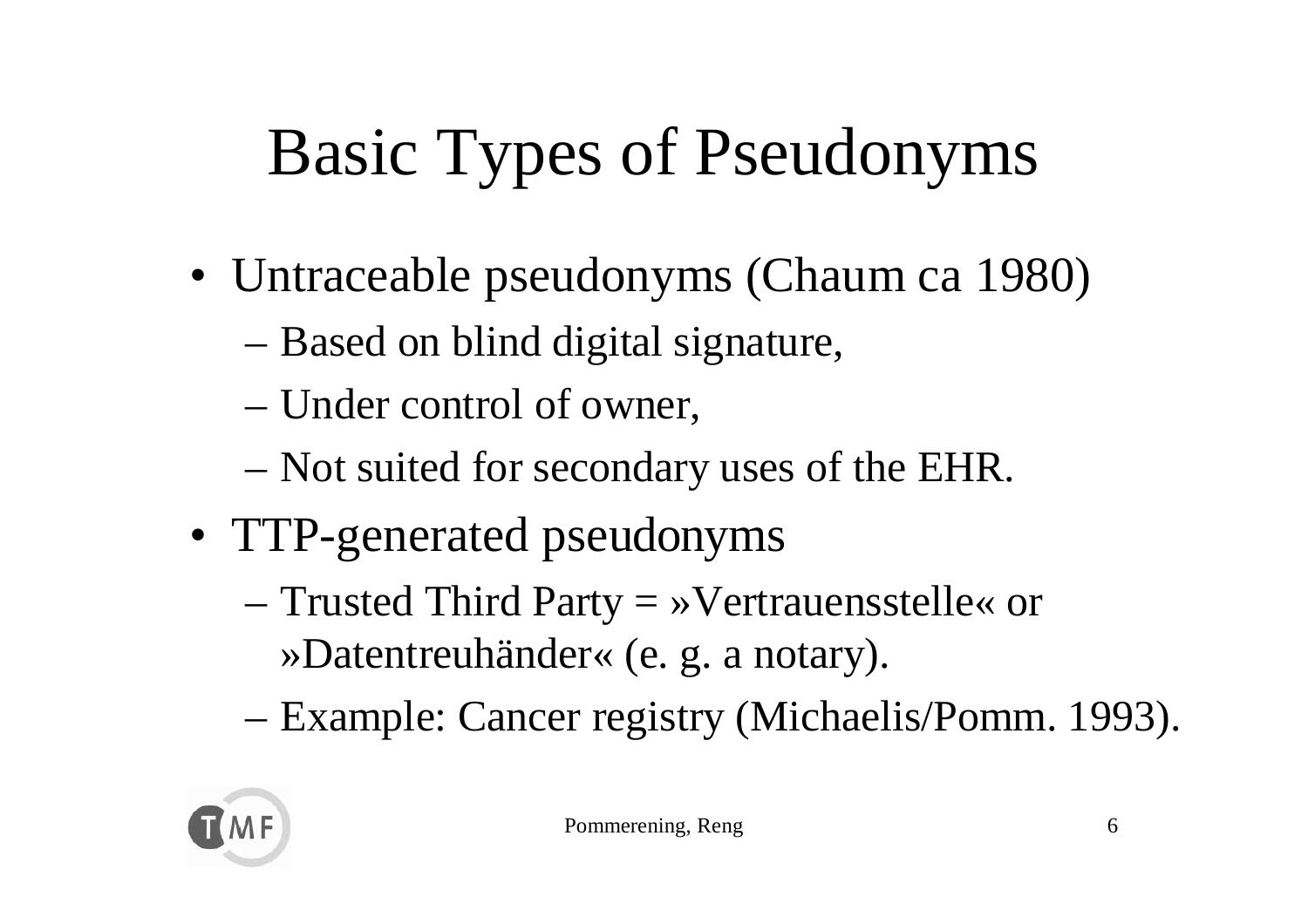#### TTP-generated Pseudonyms (Basic Model)



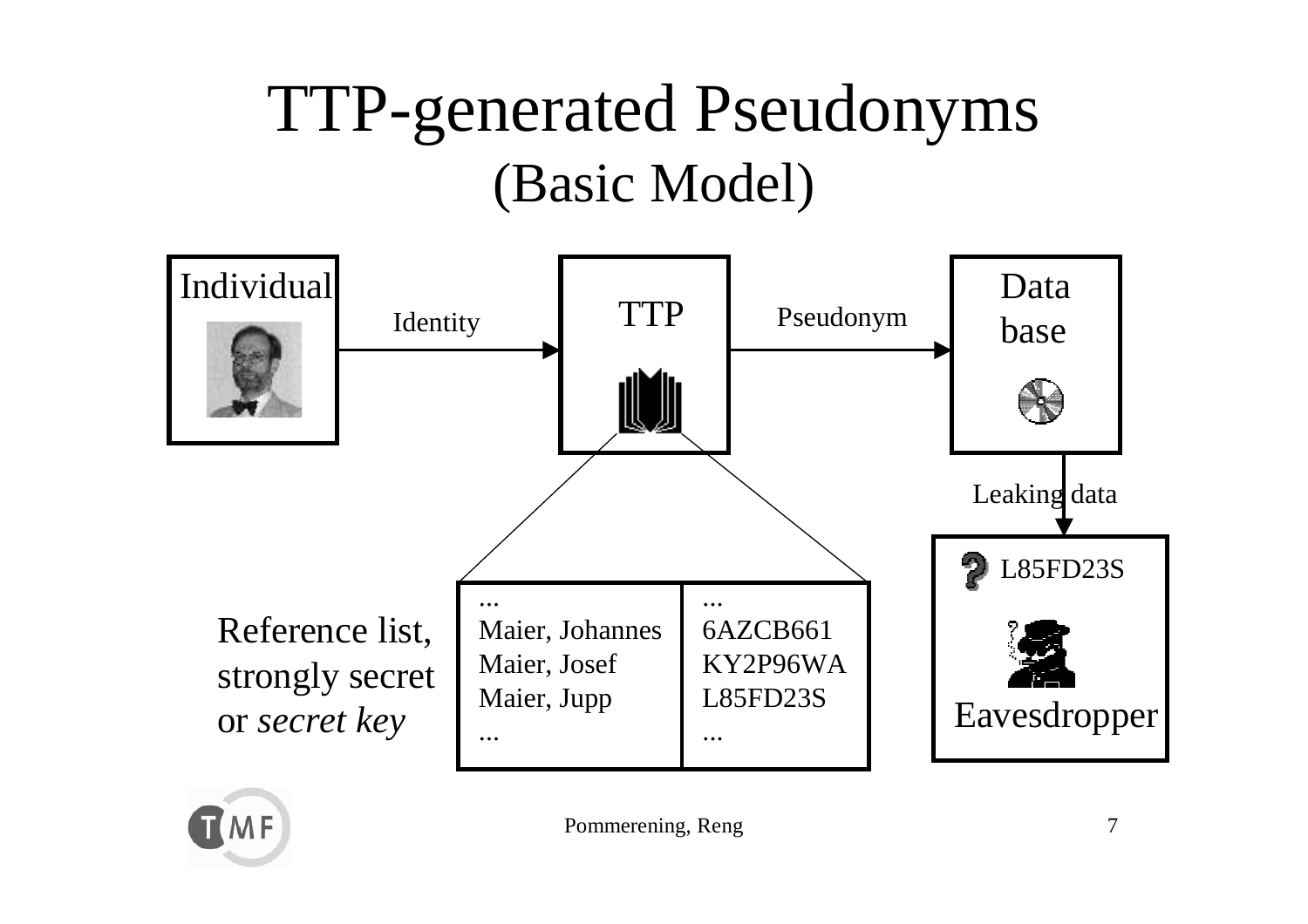#### Contents

- 1. EHR and Pseudonyms
- **2. 5 Scenarios for Secondary Use**
- 3. Results
- 4. Discussion

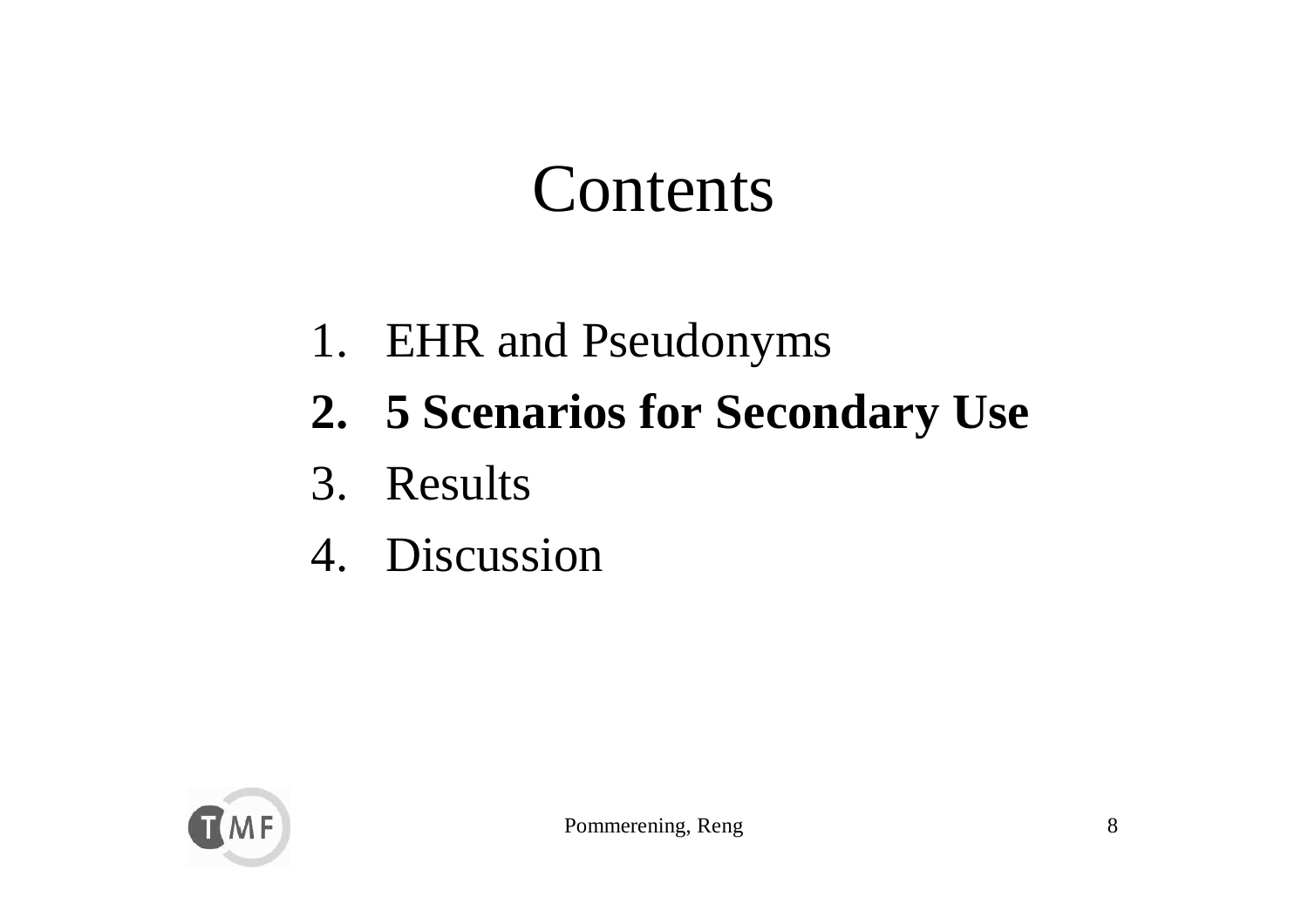### (1) Single Data Source, One-Time Secondary Use

- Typical application case for anonymisation.
- Example: A simple statistical evaluation of EHR data.

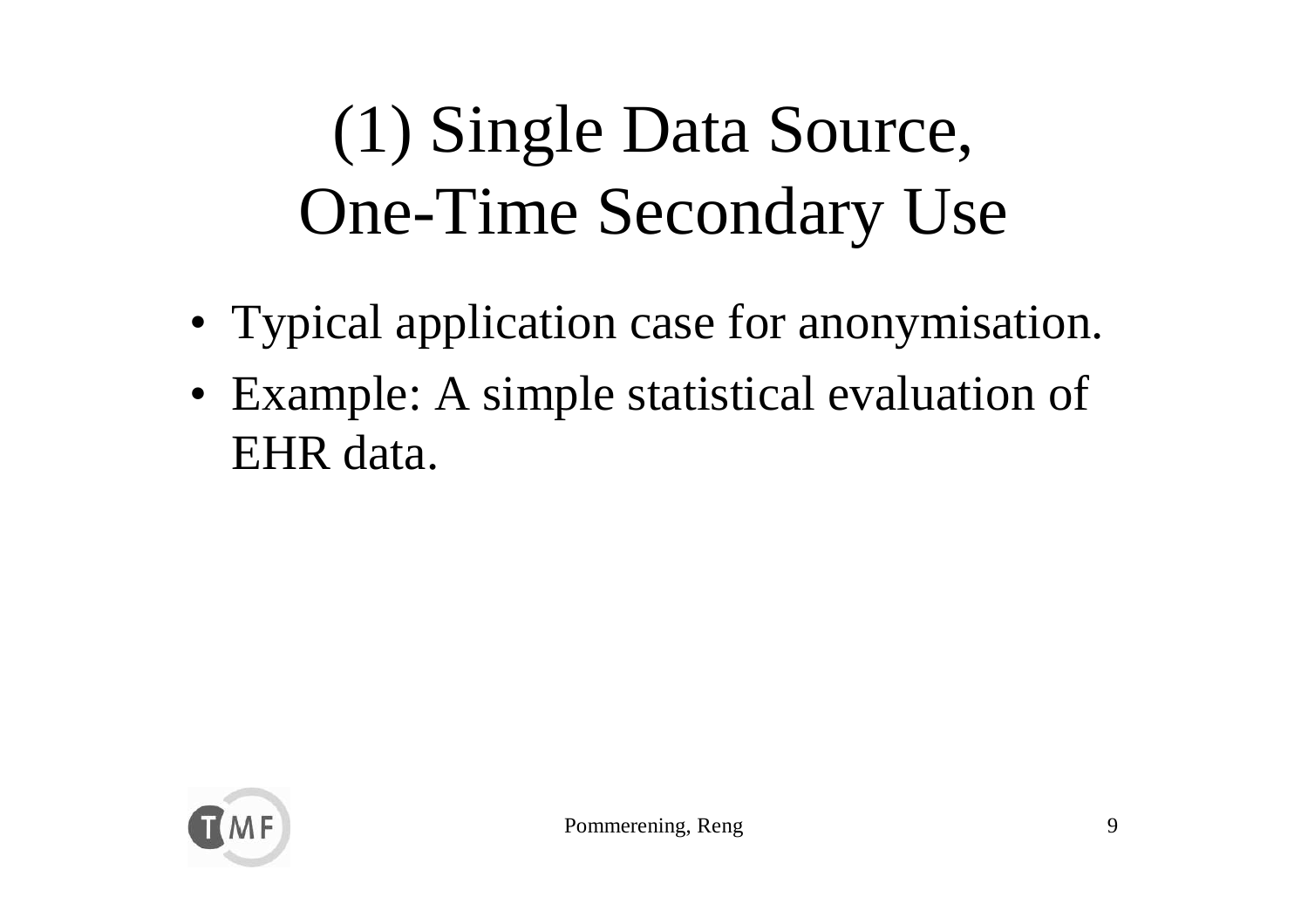# (2) Overlapping Data Sources, One-Time Secondary Use

- Data from diverse sources must be linked together.
- Examples:
	- –Multicentric study,
	- –Follow-up data.
- Typical application case for one-way pseudonyms.

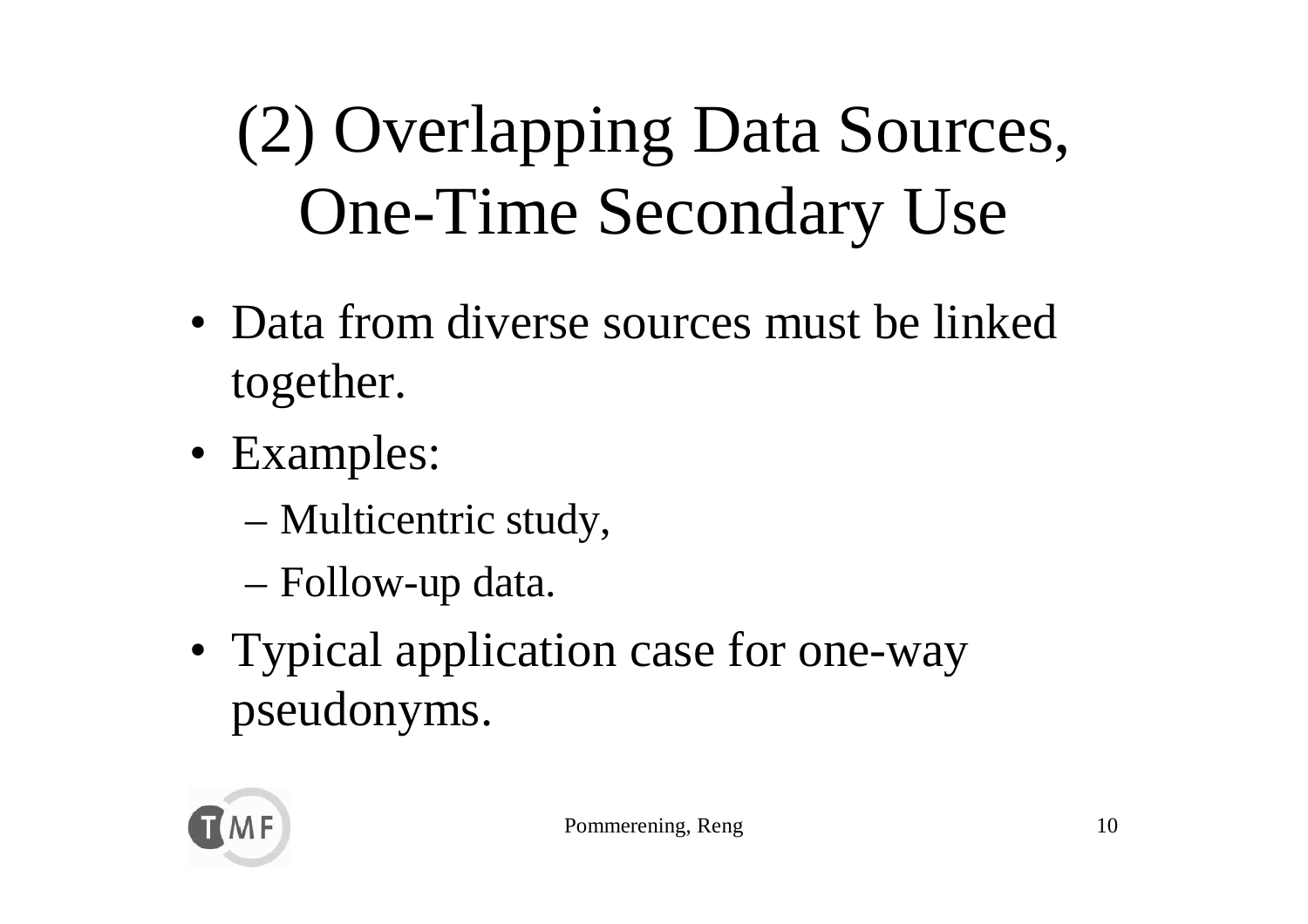#### Pseudonymisation for One-Time Secondary Use



MDAT = Medical Data $IDAT = Identity Data$ 

PID = Unique Patient Identifier PSN = Pseudonym



Pommerening, Reng 11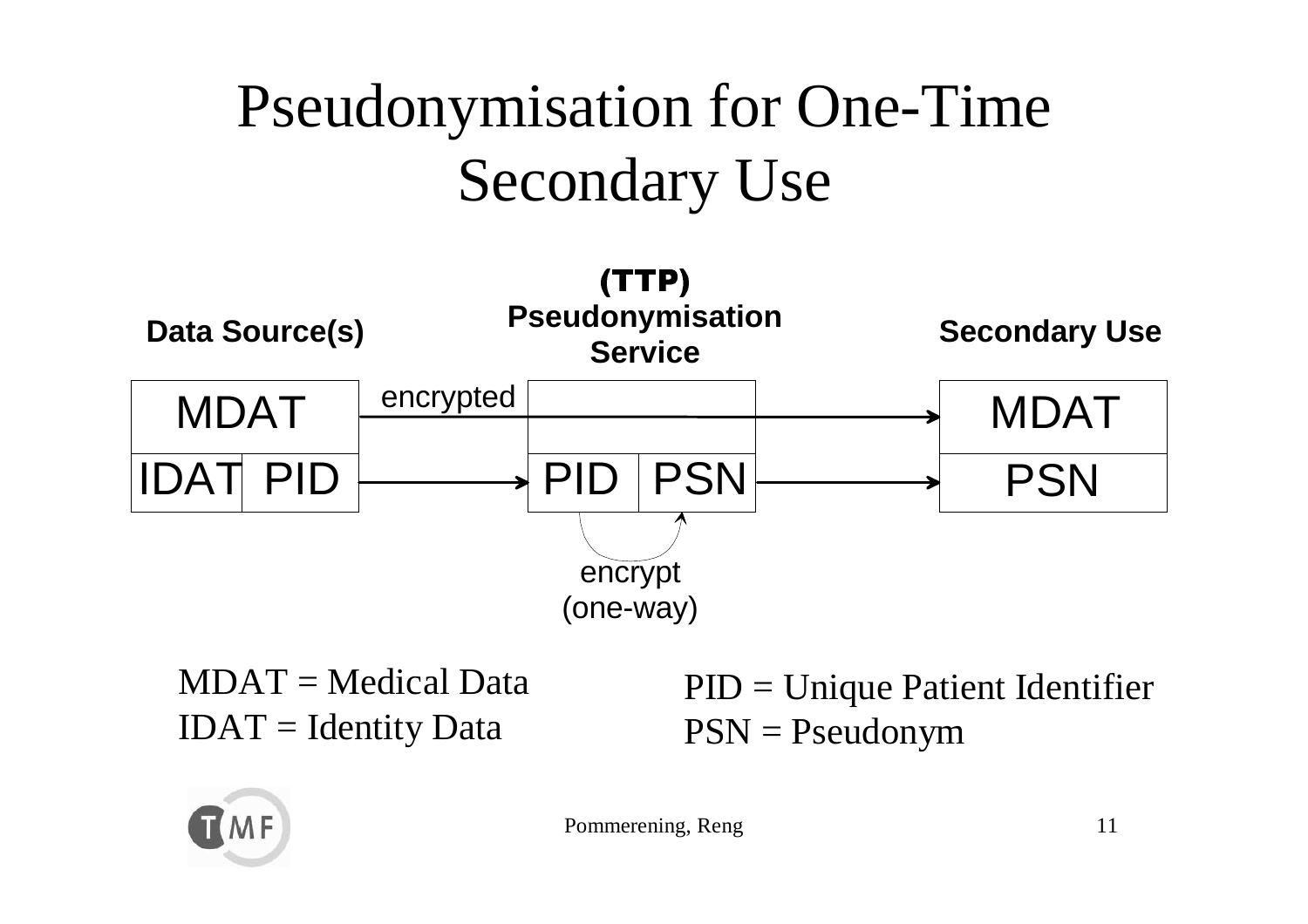# Properties of Scenario (2)

- Medical data (MDAT) are encrypted with public key of secondary user –
	- The TTP cannot read the MDAT.
	- –Only the secondary user can decrypt them.
- The pseudonym (PSN) is the encrypted PID
	- –With a secret key, known only to the TTP,
	- –By a one-way procedure.
- The TTP doesn't store anything (except the key).

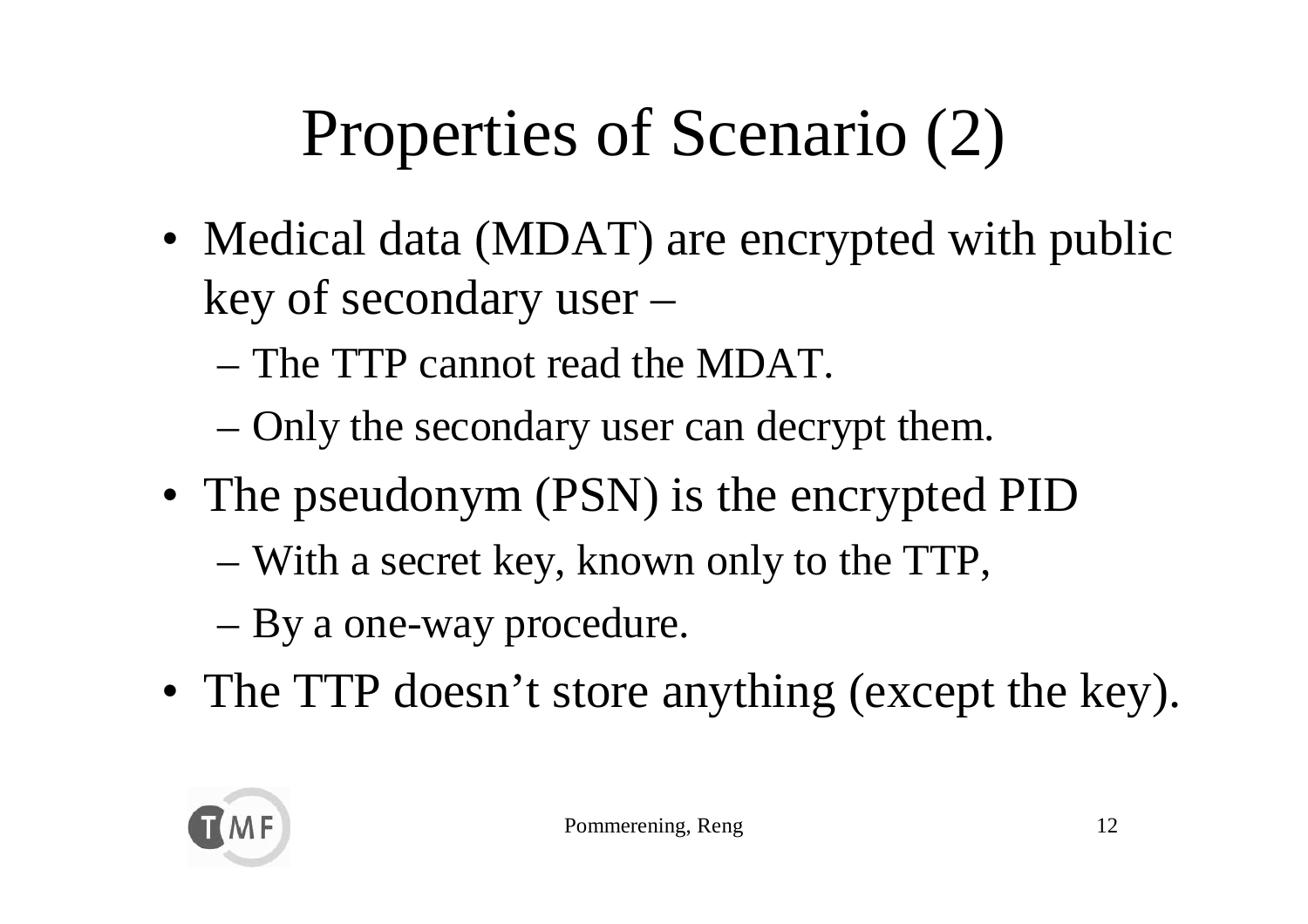# (3) One-Time Secondary Use with Re-Identification

- Use the »Basic TTP« model,
	- $-$  But no reference list, only secret TTP key.
	- PSN service performs reversible encryption procedure.
- Use a non-public (project specific) PID
	- Generated by a separate TTP service.
	- PID service stores association between IDAT and PID (»Patient List«).
- Re-identification involves PSN service and PID service.

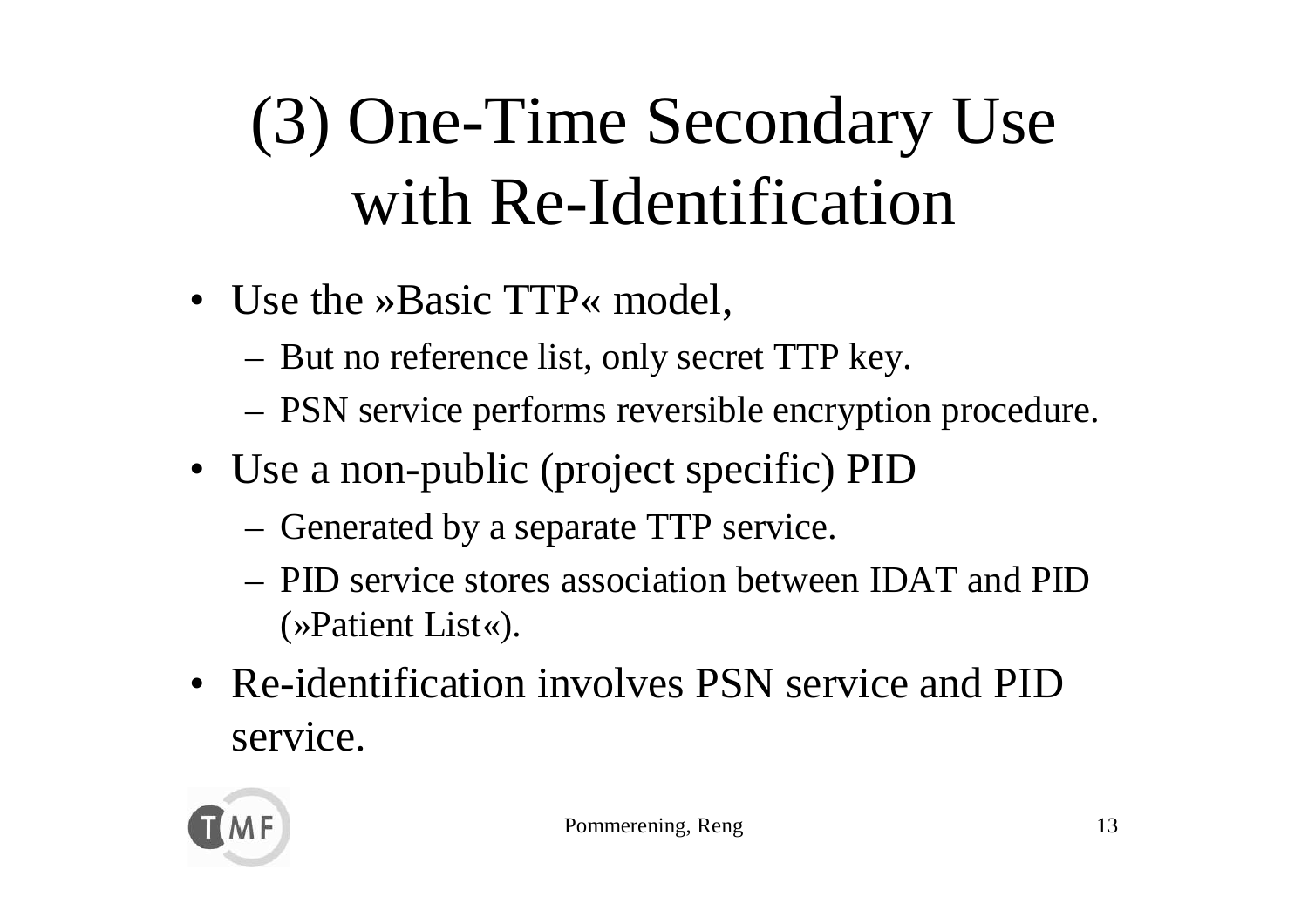#### Pseudonymisation with Possible Re-Identification



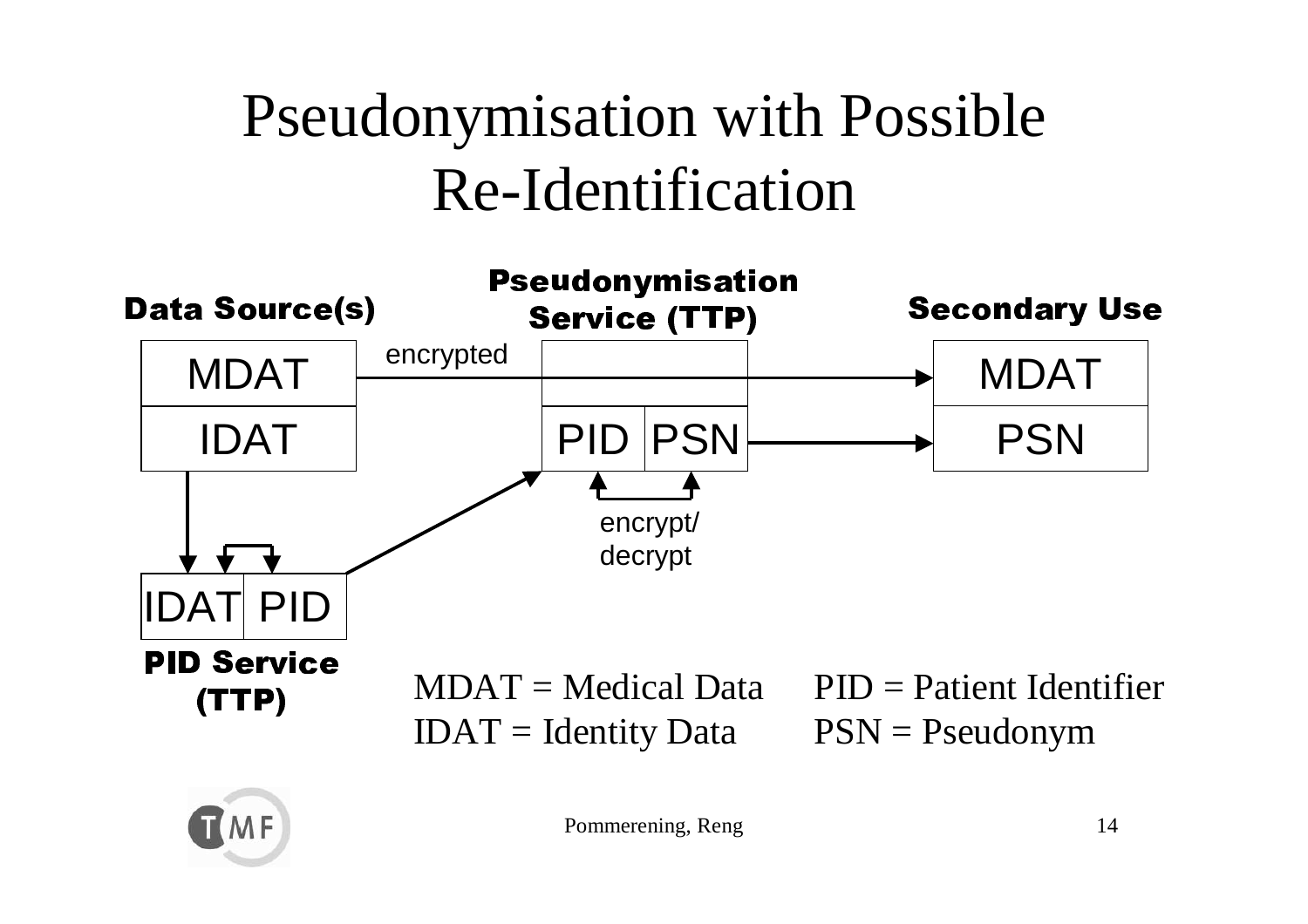# (4) Pseudonymous Research Data Pool

- Same procedure as in (3),
	- But the secondary user builds a (disease specific) registry.
- Long term data accumulation needs special organisational and technical security measures.
- Quality management of data should precede pseudonymisation.
	- Yet another TTP service.
- »Model B« of the generic concept of the TMF.

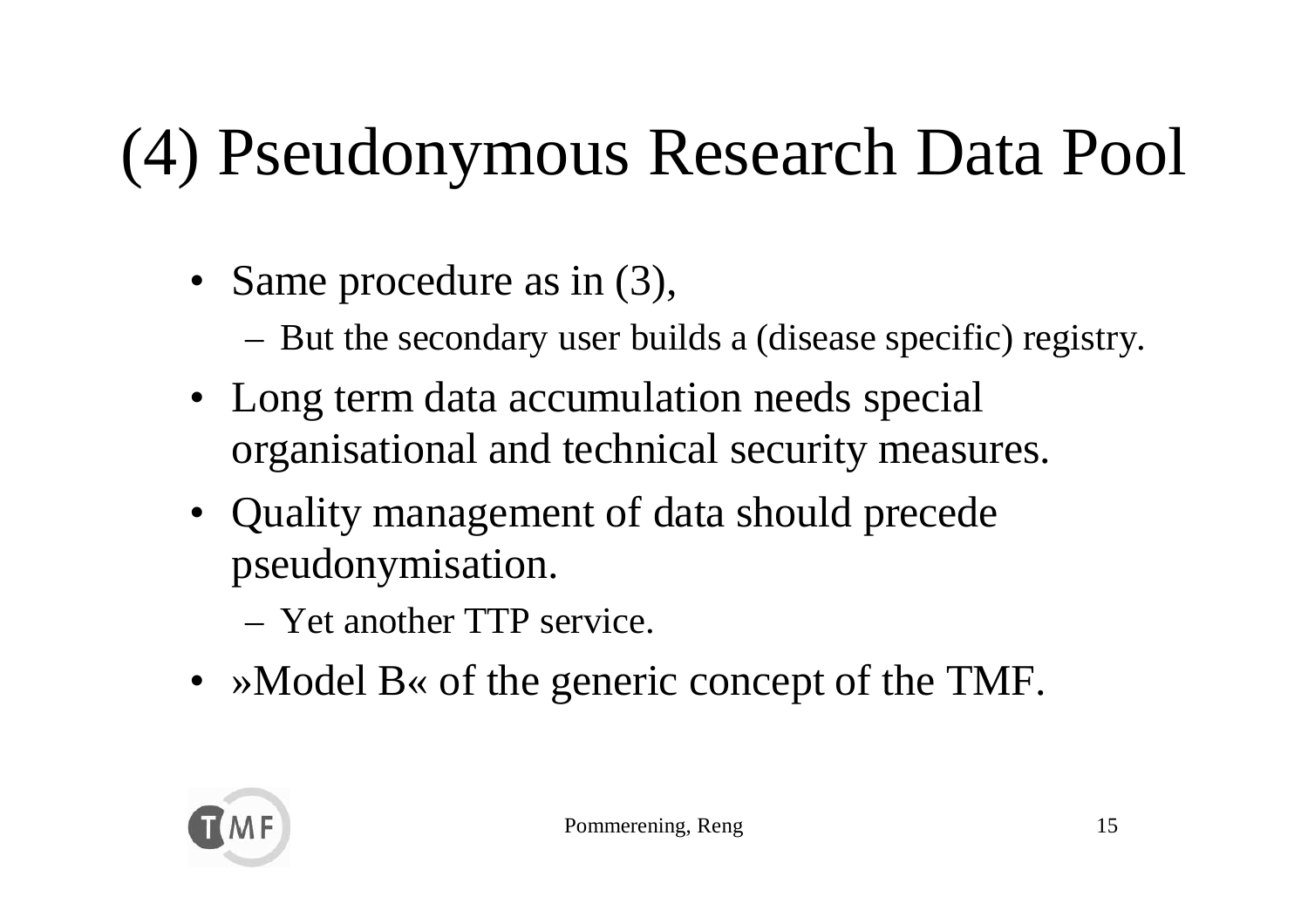# (5) Central Clinical Data Base, Many Secondary Uses

- Data pool = central »clinical« data base.
	- –Access for treating clinician (decentral).
	- –No identity data, only PIDs.
	- **Links of the Common** Access by temporary tokens.
	- –– Implemented as (yet another) TTP service.
- No online access by secondary users.
	- – Secondary users get exported data set (anonymised or pseudonymised).

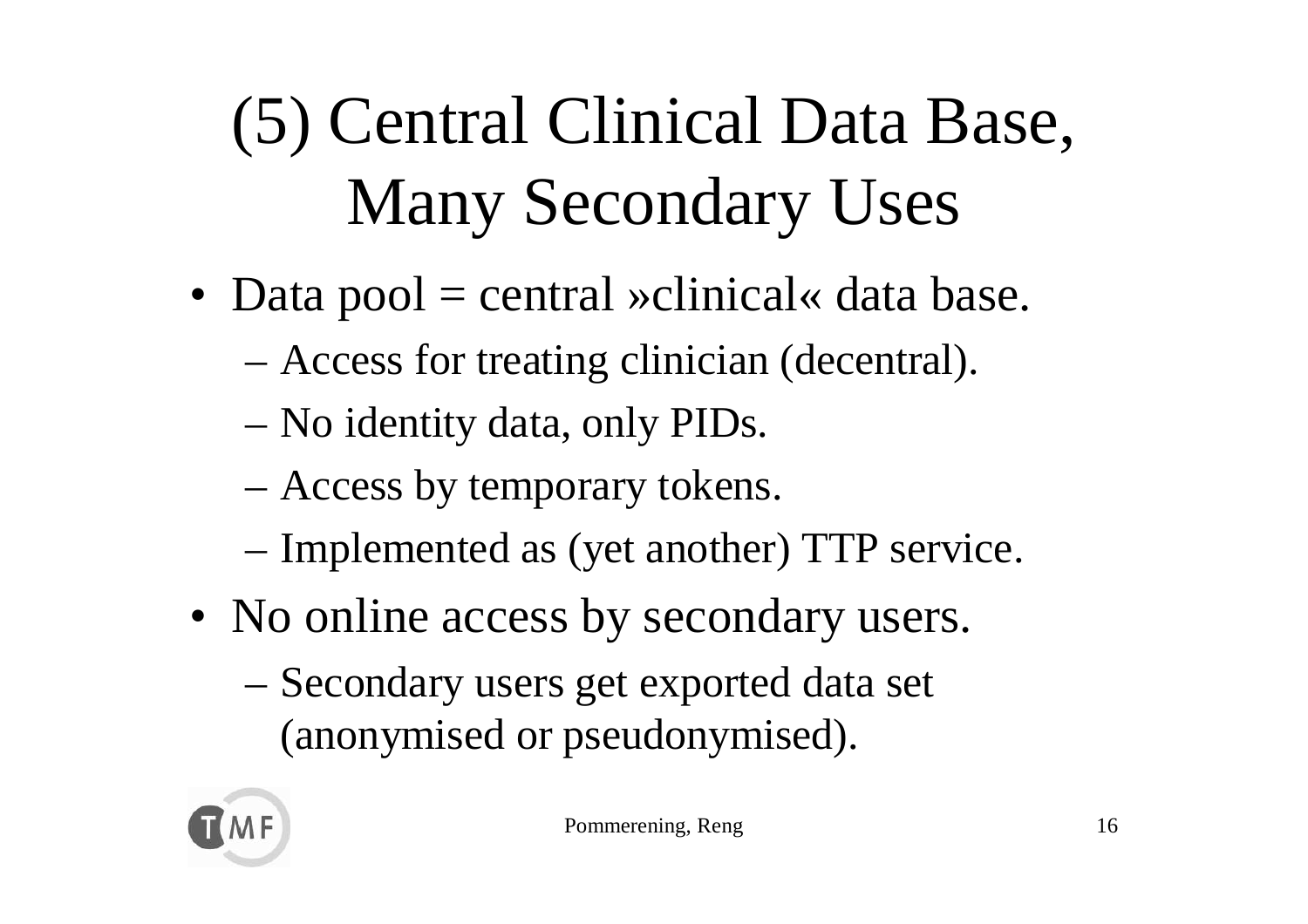#### TTPs for Central Clinical Data Base



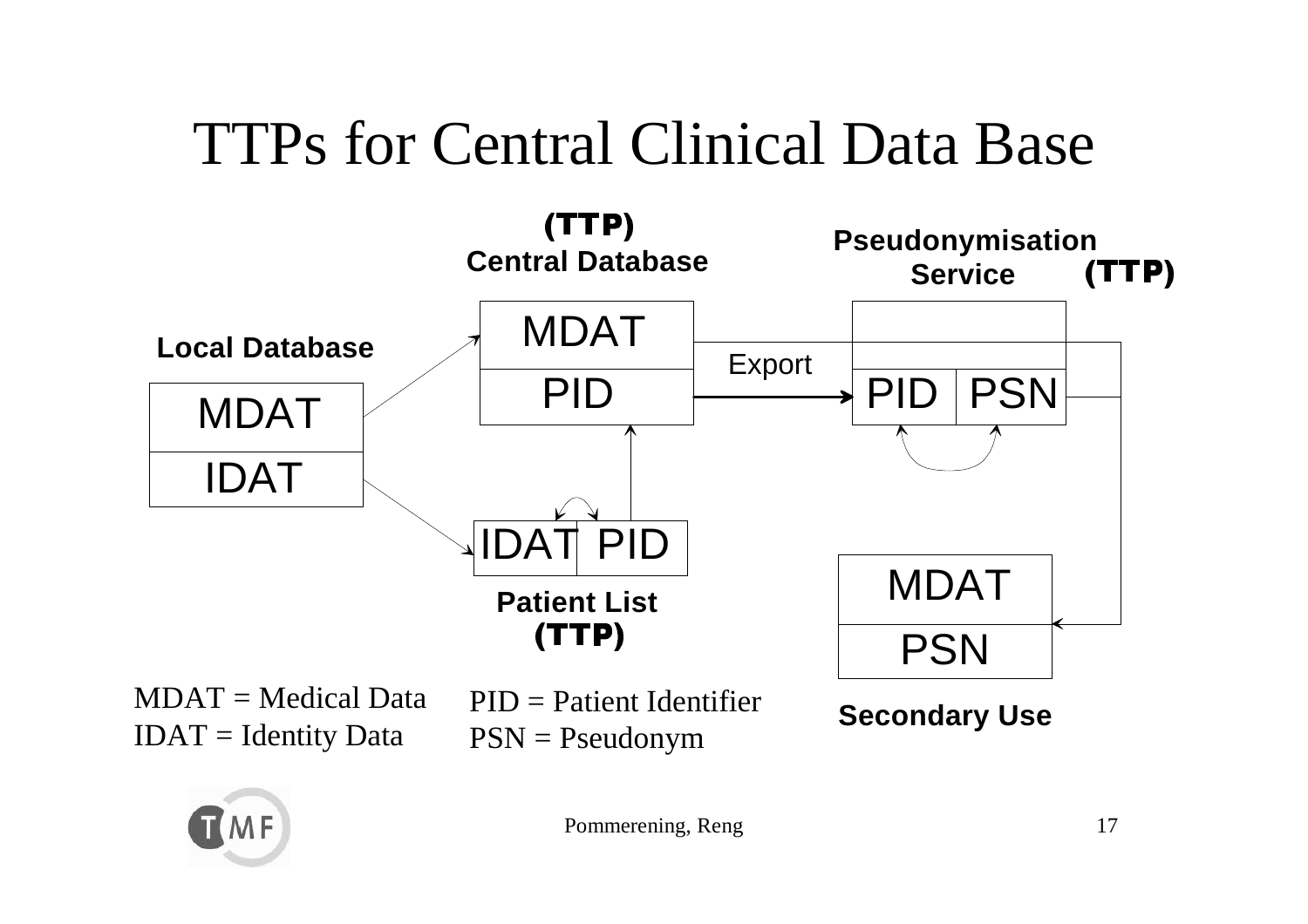# Properties of Scenario (5)

- Advantages:
	- Better support for long-term observation of patients with chronic diseases.
	- Useful for the data producing clinician.
	- $-$  Individual feedback of research results easy.
	- Fits well into EHR architecture.
- Drawback:
	- Sophisticated communication procedures.
	- More TTPs and secret keys involved.

»Model A« of the generic concept of the TMF

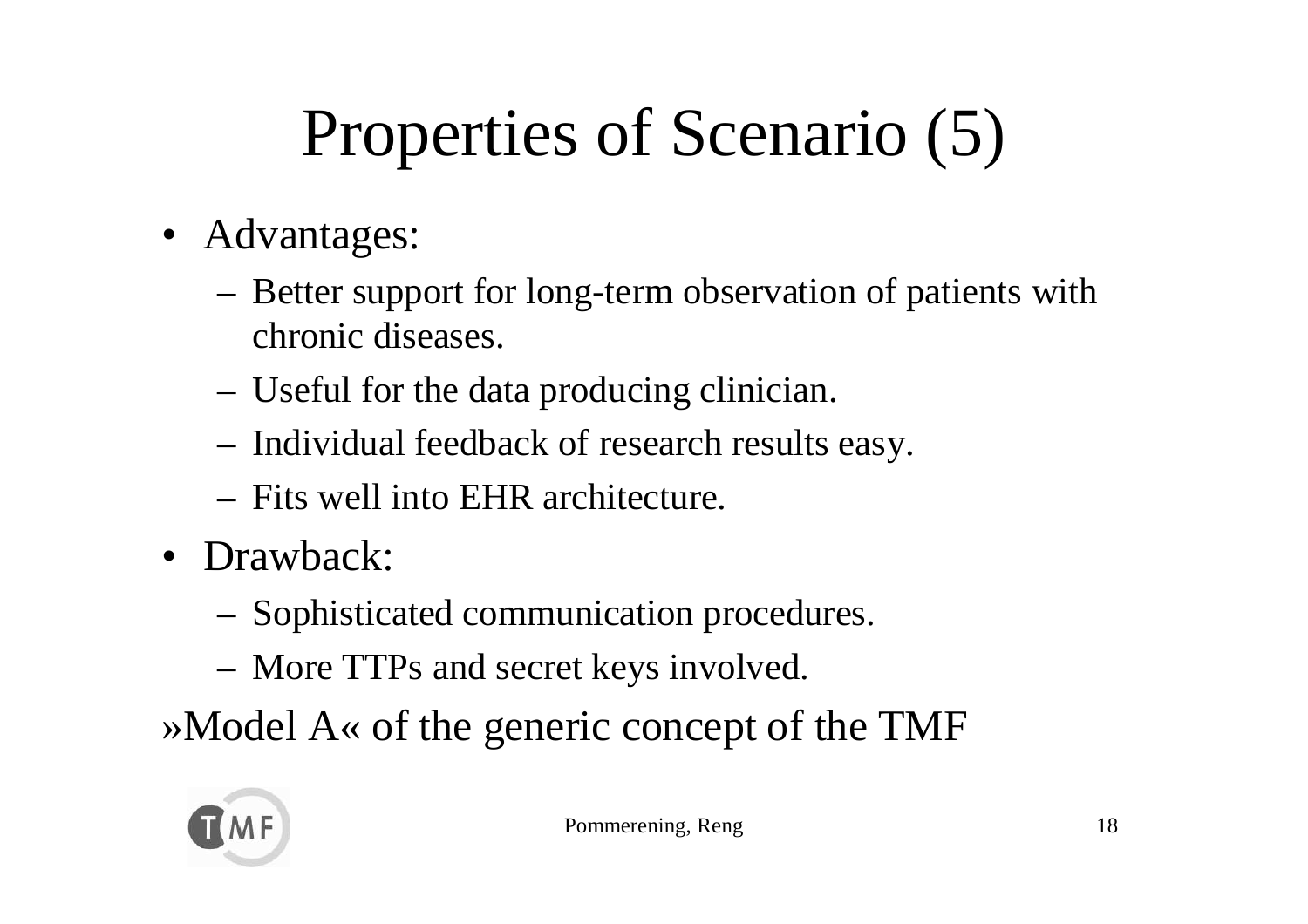#### Contents

- 1. EHR and Pseudonyms
- 2. 5 Scenarios for Secondary Use
- **3. Results**
- 4. Discussion

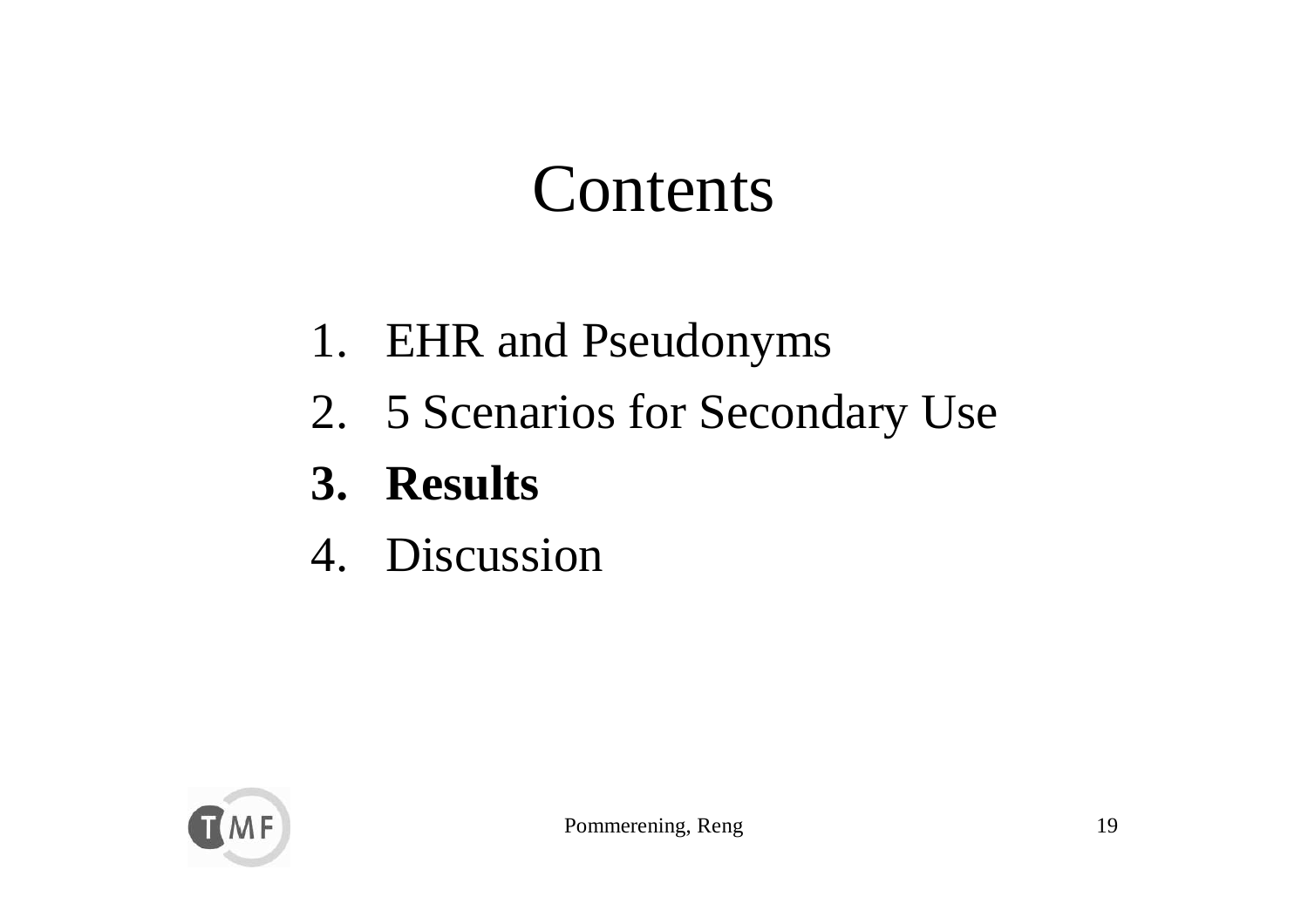## Results I

- TMF models A and B [(5) and (4)] approved by the German Data Protection Commissioners
	- – (Arbeitskreis Wissenschaft der Datenschutzbeauftragten des Bundes und der Länder)
- Scenario (2) in routine use since 2002 in a health care research project of the TMF.
- Scenario (5) implemented in a research network. – KN CED (Chronic Inflammatory Bowel Disease).
	- –Further implementations in progress.

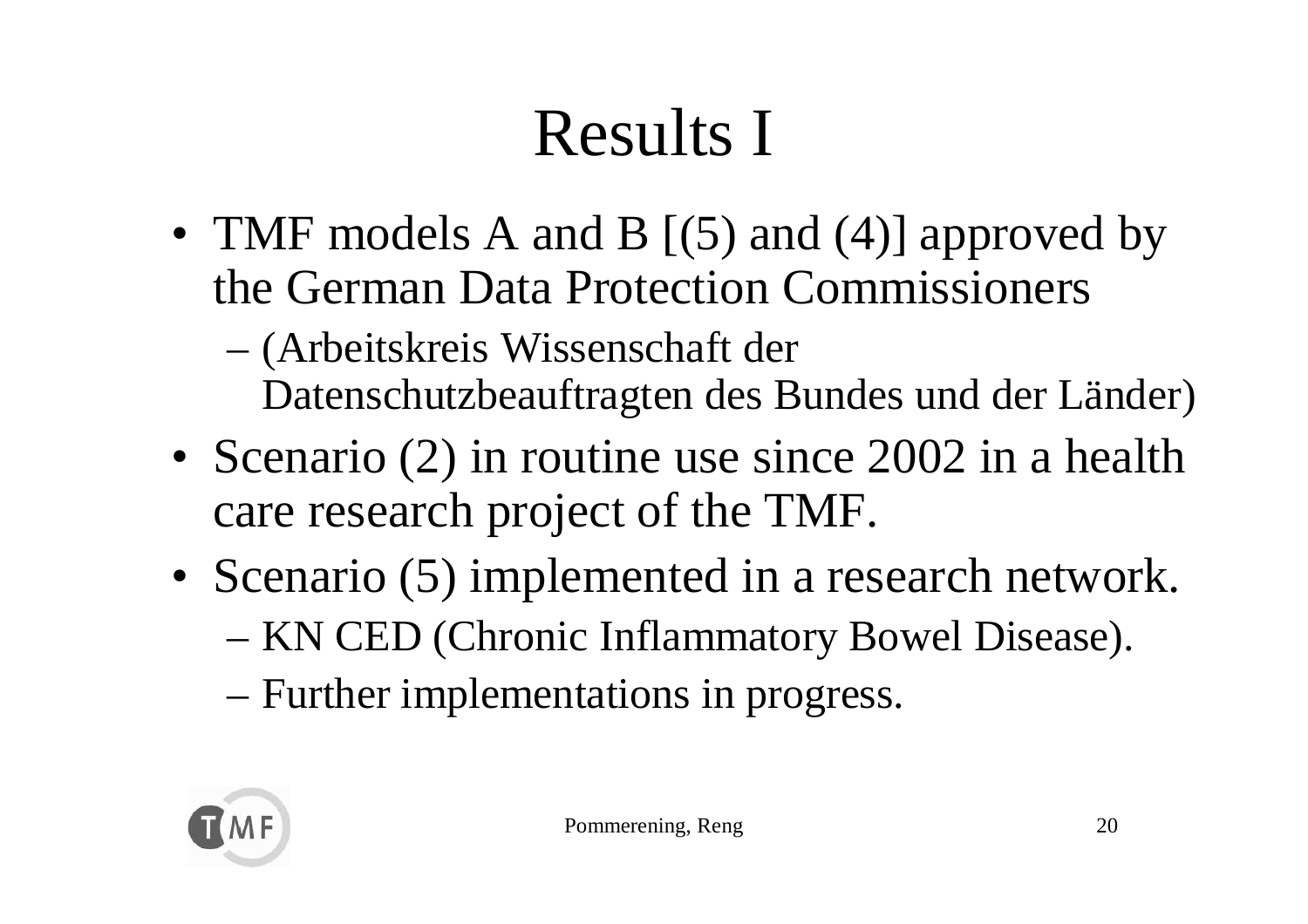### Results II

- Scenario (4) adapted by several research networks
	- –– Implementations in progress.
- TMF offers software tools for the TTP services.
- Corresponding policies, sample contracts, forms for patient's consent available from TMF (free for members).

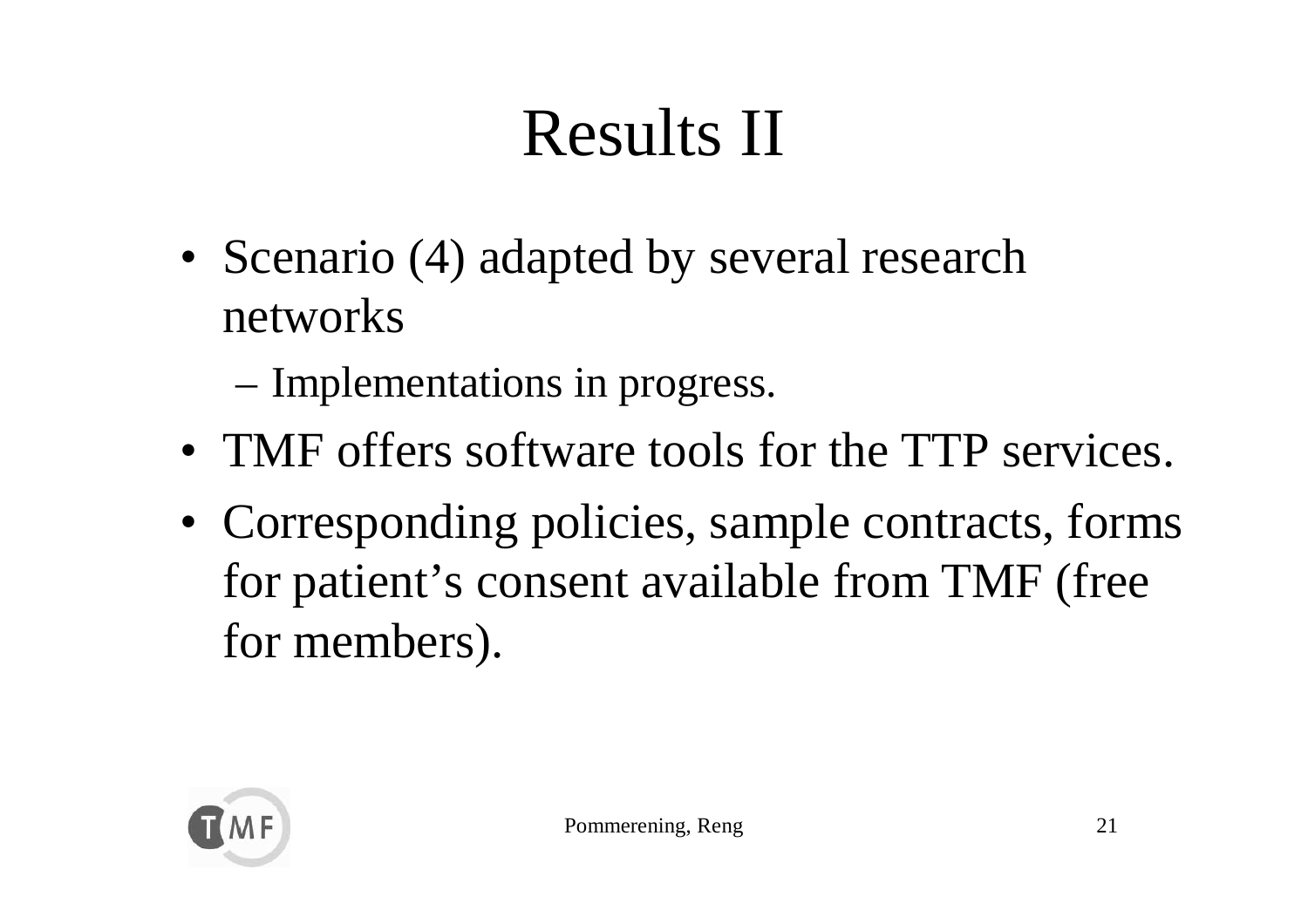#### Contents

- 1. EHR and Pseudonyms
- 2. 5 Scenarios for Secondary Use
- 3. Results
- **4. Discussion**

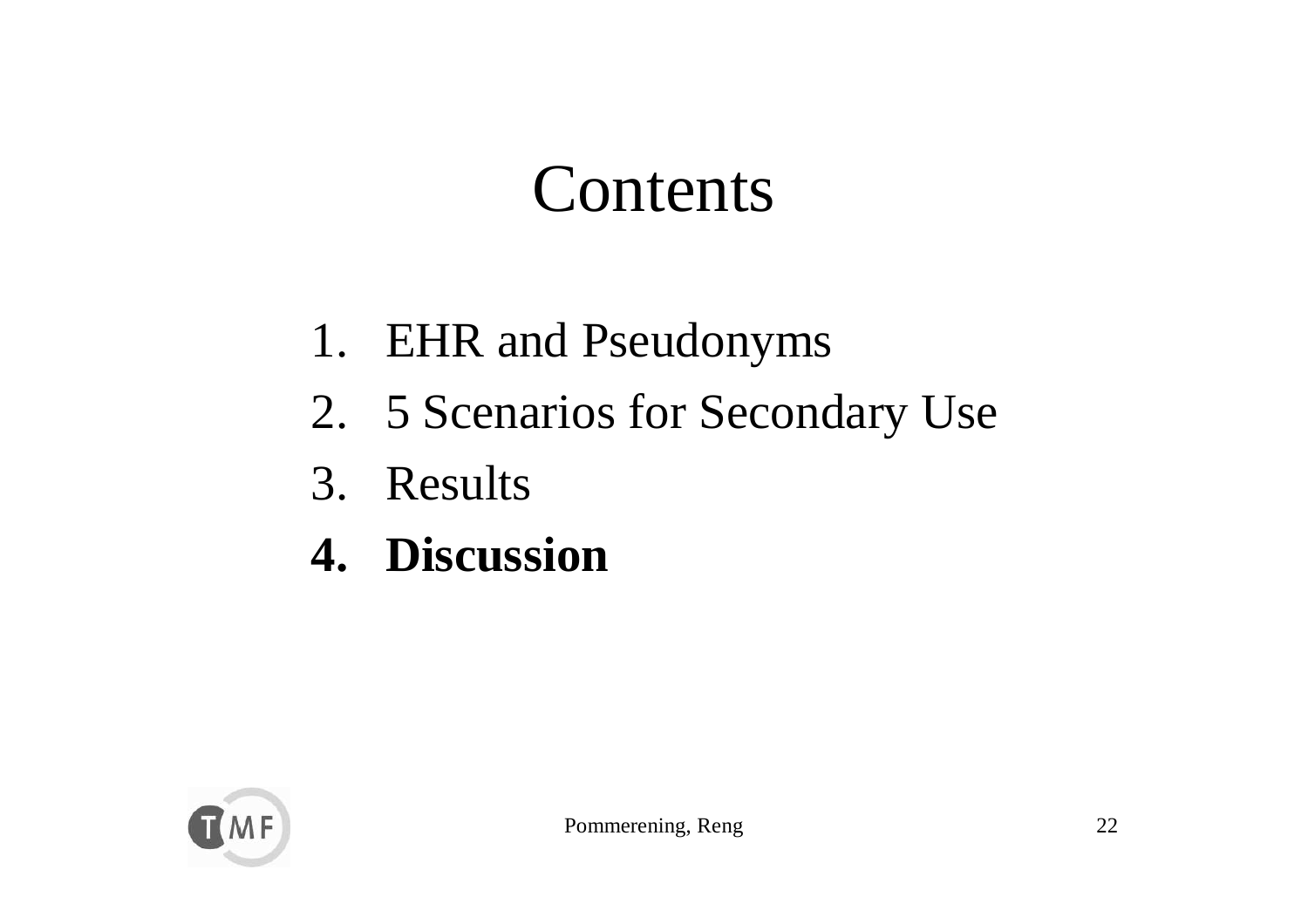# Discussion I

- The TMF model architecture (variants A and B) provides ways for building central data pools for medical and health care research, that
	- conform to the German and European data protection rules,
	- –– respect the patients' rights,
	- –– and cover a wide range of situations.
- The pseudonymisation scenarios look complex, but once established, work transparently.